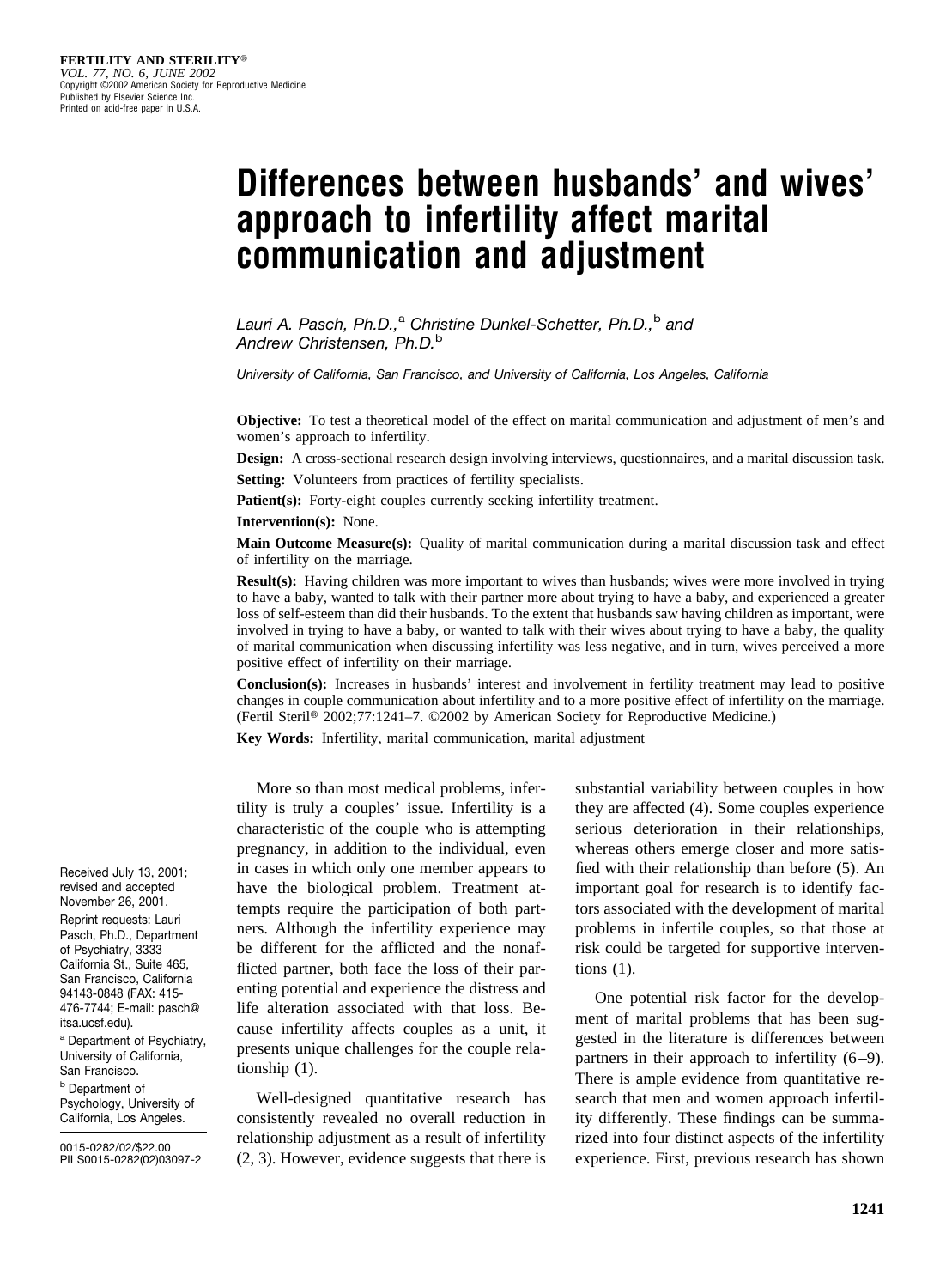Theoretical model.



*Pasch. Marital communication and adjustment. Fertil Steril 2002.*

that women see having children as more important than do men (10, 11). Second, women are more involved in the process of trying to have a baby than are men (11–13). For example, it has been shown that women become concerned more quickly than men when pregnancy attempts are unsuccessful, are more likely to make the decision to seek treatment, and are more likely to make decisions about which tests and treatments to try, even in the case of male-factor infertility (14, 15). Third, it has been shown that women want to talk and share their feelings about trying to have a baby more than do their partners (11). For example, Mahlstedt (7) reported that women wanted to talk with their spouses about their pain, whereas the men did not seem to want to express their concerns as openly. Fourth, women are more likely to experience emotional distress and loss of self-esteem as a result of experiencing infertility (2, 10, 12, 16, 17). How these differences may affect marital communication and adjustment has not been studied quantitatively to date.

## **THE CURRENT STUDY**

The current study is based on the theoretical model shown in Figure 1. Each partner's approach to infertility is defined in terms of [1] importance of having a baby, [2] involvement in trying to have a baby, [3] desire to talk with spouse about trying to have a baby, and [4] effect of infertility on selfesteem. On the basis of previous findings, we hypothesized that wives would see having a baby as more important, be more involved in trying to have a baby, want to talk with their husbands more about trying to have a baby, and experience a greater loss of self-esteem than would their husbands.

The model proposes that the approach to infertility is

associated with the quality of marital communication (Path A). Specifically, the ways in which husbands and wives approach infertility are hypothesized to be determining factors in the quality of communication about infertility-related issues. The model also proposes that the match between partners in approach to infertility is associated with marital communication. Regarding the match between partners, we hypothesized that in general, incongruity in approach to infertility (e.g., one partner low in involvement and the other partner high) would be associated with more negative communication than would congruity (e.g., both partners high or both partners low). Although the match between partners is an intuitively appealing explanation of the development of negative communication, we thought it was important to evaluate the effect of the match between partners after taking into account the contribution of each spouse's approach considered individually. For example, couples in which one partner is relatively uninvolved in trying to have a baby may have negative communication, regardless of the other partner's level of involvement.

Consistent with more basic research on marital relationships (18), the model proposes that the quality of marital communication regarding the fertility problem would be associated with the overall effect of infertility on the marriage, such that couples with relatively poor communication would view the effect of infertility on their marriage more negatively (Path B).

The model further proposes that each partner's approach to infertility, and the match between partners in the approach to infertility, would be associated with the effect of infertility on the marriage (Path C). For example, couples in which husbands are relatively uninvolved in treatment would see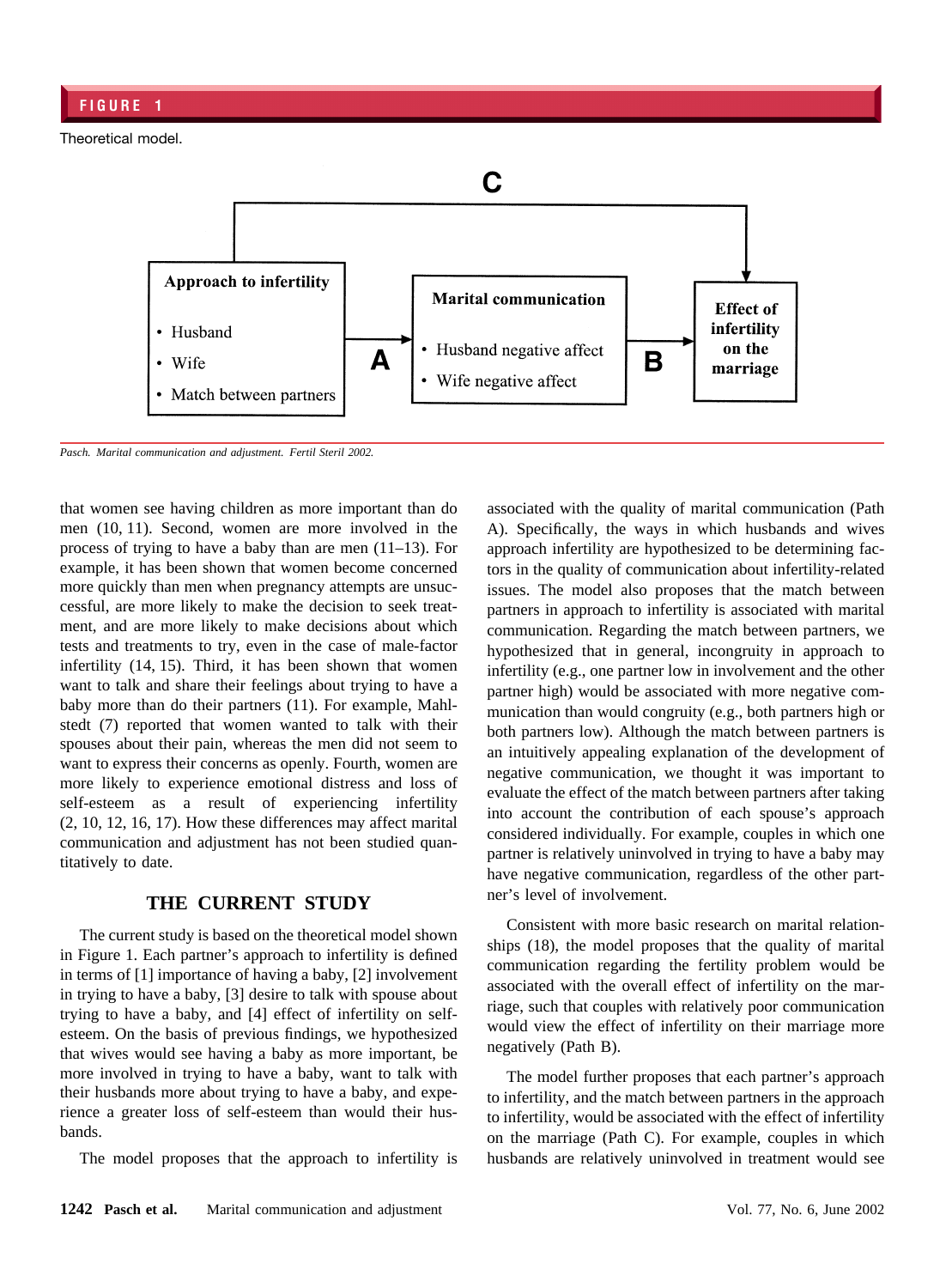infertility as having had a more negative effect on their marriage.

Finally, the model proposes that the association between partners' approach to infertility and the effect of infertility on the marriage is mediated by the quality of marital communication (Paths  $A \rightarrow B$ ). That is, for example, couples with incongruity in their approach to infertility would display relatively poor communication and in turn, would see infertility as having had a more negative effect on their marriage.

## **MATERIALS AND METHODS**

## **Subjects**

Subjects were 48 couples recruited from three medical practices of fertility specialists in Southern California. Informational flyers describing the study were posted in the doctors' offices. Those who indicated interest in the study were telephoned and, if they were willing and eligible, an interview was scheduled. The eligibility criteria were as follows: [1] currently trying to become pregnant with a partner and with at least a 1-year history of lack of conception; [2] no children; [3] no history of sterilization; [4] ability to speak and read English; and [5] agreement to participate by both members of the couple. Of those who initially indicated interest in the study and were eligible, 98% participated. The study received institutional review board approval, and all subjects gave informed consent.

Participants were all married, with a mean length of marriage of 5 years (range, 1–13 years). Women averaged 36.1 years of age (range, 22–46 years), men averaged 38 years of age (range, 26–52). Women were 2.1% Native American, 2.1% African American, 4.2% Asian/Pacific Islander, 6.3% Latina/Hispanic, and 85.4% White/Caucasian. Men were 6.3% Asian/Pacific Islander, 10.4% Latino/Hispanic, and 83.3% White/Caucasian. Couples reported a median joint income of \$75,000 to \$100,000, ranging from  $\leq$ \$25,000 to  $>$ \$150,000.

The mean length of time over which couples had already tried for pregnancy was 3.17 years (range 1–10). Current diagnoses as reported by patients included ovarian dysfunction (23%), endocrine disorder (12.6%), cervical disorders (4.2%), uterine disorders (14.6%), tubal obstruction or disorder (8.3%), endometriosis (31.3%), immunologic problems (14.6%), repeated miscarriage (6.3%), male factor (50.1%), advanced maternal age (12%), other (2%), and unknown factors (14.6%). We classified each couple into one of three categories based on their report of the nature of their fertility problem. Nineteen couples were classified as female factor only, 11 as male factor only, and 16 as joint or unknown problems.

## **Procedure**

Couples took part in a home interview session in which, as part of a larger study, each partner provided demographic, medical, and psychosocial questionnaire data; participated in a one-on-one interview about his or her reactions to infertility; and participated in a 15-minute discussion task with his or her partner. For the 15-minute discussion, couples were instructed to work toward resolving an area of difficulty or tension in their relationship related to their fertility problem. Before the discussion, each partner rated a checklist of common problems faced by couples with fertility problems (e.g., deciding next steps in fertility treatment, emotional reactions to the fertility problem) in terms of how much each had created difficulty or tension in their relationship. The interviewers used these responses to help the couple identify a mutually agreed-upon topic for the discussion. The interviewers left the room during the discussion. The discussions were audiotaped and later coded for the behaviors displayed by each partner. Couples were compensated \$50 for their time.

#### **Measures**

#### *Approach to Infertility*

Importance of having children, involvement in trying to have a baby, and desire for talking with partner about trying to have a baby were measured during the one-on-one interviews. Individuals were asked to respond to open-ended questions about each topic area and then were asked to summarize their response using a rating scale. The specific questions were: "How do you currently feel about having children?"  $(1 = not interested, 9 = the most important thing)$ *in my life*); "How involved would you say you have been in trying to have a baby?"  $(1 = not at all involved, 9 =$ *extremely involved*); and "How about the two of you talking about trying to have a baby, how much do you find that you want to talk about it with your spouse?"  $(1 = do not want to$ *talk at all,*  $9 =$  *want to talk frequently*).

To measure loss of self-esteem, we designed an 11-item questionnaire to tap the different aspects of self-esteem that could be affected by infertility. Items (e.g., "The difficulty we have had in having a child makes me feel... less of a (wo)man, like a failure, not normal") were rated on 9-point scales  $(1 = not at all; 9 = very much)$  and averaged for a total score. Items were generated from an analysis of descriptive and quantitative studies that reported on how fertility problems can affect self-esteem. Coefficient  $\alpha$  was .90 for women and .94 for men.

#### *Marital Communication*

The marital discussions were coded using the Couples Rating System (CRS) (19). The CRS consists of behavioral dimensions along which spouses are rated by coders on a 9-point scale according to the extent to which they display the behaviors considered representative of that dimension. Five trained coders rated both partners in all couples. Coders listened to the entire 15-minute discussion before making their ratings.

For the current study, the Negative Affect Toward Partner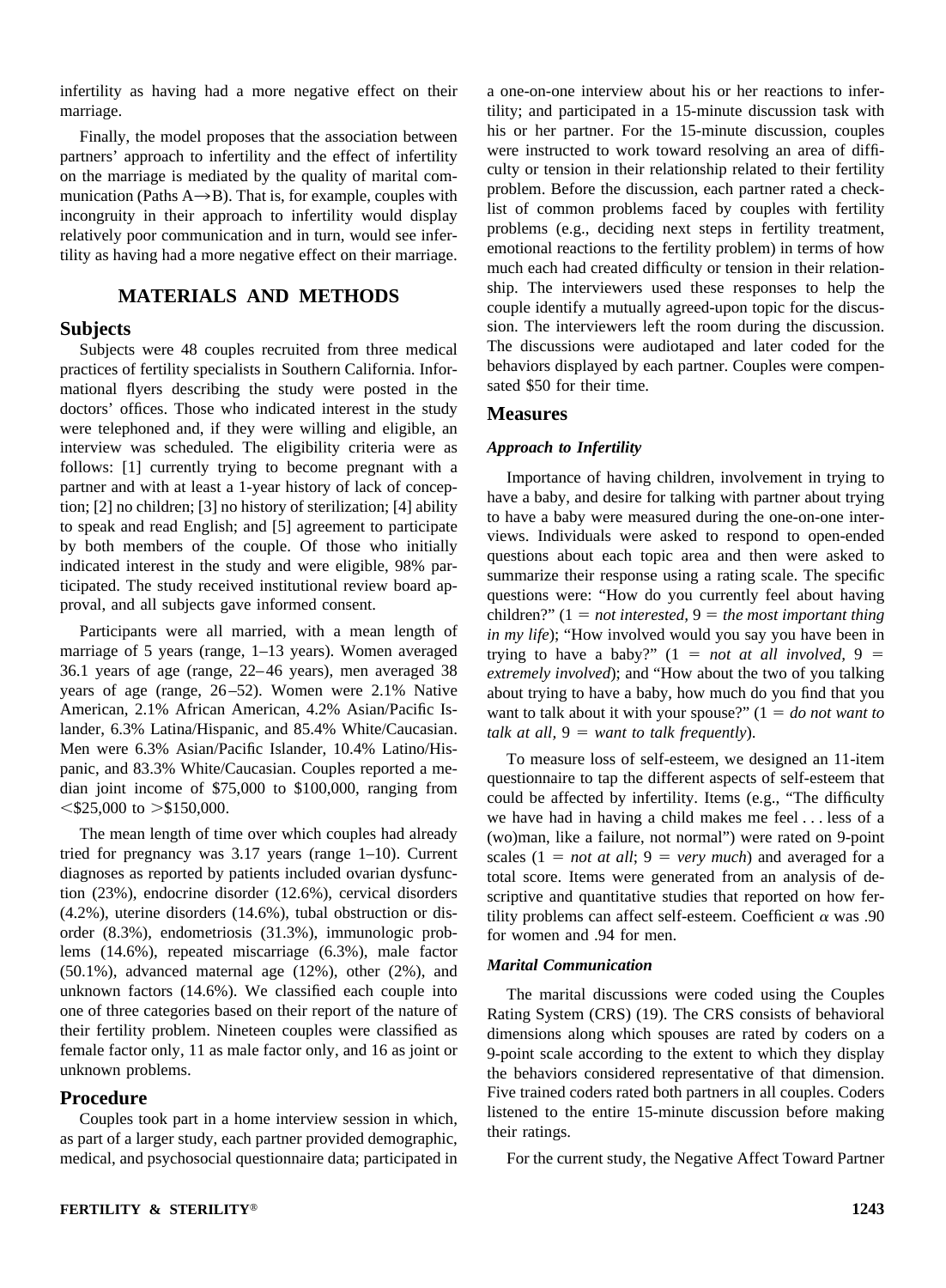dimension was used. High scores on this dimension indicate expression of hostility or contempt, moderate scores indicate irritation or anger, and low scores indicate the absence of these negative emotions. The expression of anger and hostility toward one's partner has been shown in marital research to be a major marker of problematic communication in couples (20). It has been shown to be associated with current marital satisfaction as well as with deterioration in marital satisfaction over time (18). Interobserver agreement was assessed by means of  $\alpha$  coefficients using each of the five rater's scores for the dimension. The interobserver  $\alpha$ coefficient for the Negative Affect Toward Partner dimension was .87 for women and .87 for men. The five ratings of each individual's behavior were averaged for use in all analyses.

#### *Effects of Infertility on the Marriage*

We designed a 9-item questionnaire to assess perceived effects of infertility on the marriage in the areas of satisfaction, stability, closeness, and enjoyment. Items (e.g., "What effect has your fertility problem had on . . . how stable your marriage is, how satisfied you are with your marriage in general, how close you feel to your spouse?") were rated on 9-point scales ( $1 = \text{very negative effect}, 5 = \text{no change}, 9 = \text{...}$ *very positive effect*) and averaged for a total score. The areas assessed were identified from two commonly used marital adjustment measures, the Dyadic Adjustment scale (21) and the Quality of Marriage Index (22). Coefficient alpha was .89 for women and .91 for men.

## **RESULTS**

#### **Preliminary Analyses**

Descriptive statistics and paired *t*-test results for gender differences are shown in Table 1. On average, having children was very important to both husbands and wives, and both were involved in and wanted to talk about trying to have a baby. On average, individuals experienced small to moderate negative effects of infertility on self-esteem. Having children was more important to wives than to husbands. Wives were more involved in trying to have a baby, wanted to talk with their partners more about trying to have a baby, and experienced a great loss of self-esteem associated with infertility than their husbands.

On average, expression of negative affect toward partners was relatively uncommon, and husbands and wives did not differ in display of these emotions. On average, both husbands and wives saw the overall effect of infertility on their marriage as somewhat positive, with wives reporting more positive effects than husbands. Study variables were not associated with demographic variables, length of time over which couples had already tried for pregnancy, or diagnostic category.

#### **TABLE 1**

Descriptive statistics for study variables.

|                                                   |                           | Mean (SD)                 |           |  |  |
|---------------------------------------------------|---------------------------|---------------------------|-----------|--|--|
| Variable                                          | Wives                     | Husbands                  | P         |  |  |
| Importance of having children <sup>a</sup>        |                           | $7.57(1.24)$ 6.93 (1.50)  | < 0.05    |  |  |
| Involvement in trying to have a baby <sup>b</sup> | 8.50(.91)                 | 6.70(1.99)                | < .0001   |  |  |
| Desire for talking with partner <sup>c</sup>      |                           | $6.76(1.88)$ $5.17(1.92)$ | < .0001   |  |  |
| Loss of self-esteem <sup>d</sup>                  |                           | $4.15(1.78)$ $2.74(1.73)$ | < 0.0001  |  |  |
| Negative affect toward partner <sup>e</sup>       | $2.41(1.59)$ $2.31(1.72)$ |                           | <b>NS</b> |  |  |
| Effect on infertility on marriage <sup>f</sup>    |                           | $6.17(1.33)$ $5.68(1.26)$ | < 0.05    |  |  |

 $NS =$  nonsignificant statistically.

 $a^2$  1 = *not interested,* 9 = *the most important thing in my life.* 

 $b$  1 = not at all involved, 9 = extremely involved.

 $c = 1$  *i do not want to talk,* 9 *= want to talk frequently.* 

<sup>d</sup> Scale from 1–9, with higher scores indicating greater loss of self-esteem.

<sup>e</sup> Ratings from 1–9, with higher scores indicating more negative affect. <sup>f</sup> Scale from 1–9, with low scores indicating negative effects and higher scores indicating positive effects.

*Pasch. Marital communication and adjustment. Fertil Steril 2002.*

## **Evaluation of the Theoretical Model**

#### *Path A: Approach to Infertility and Marital Communication*

Path A was tested using hierarchical multiple regression analyses shown in Table 2. To predict husbands' communication behavior, husbands' own approach to infertility was entered first, followed by their wives' approach, followed by the interaction of husbands' and wives' approaches. To predict wives' communication behavior, wives' own approach was entered first, followed by husbands' approach, followed by the interaction. The interaction term was used as a test of the unique effect of the match between partners in approach to infertility. The interaction term was expected to be significant if the effect of one partner's approach is dependent on the effect of the other partner's approach. If the interaction term was significant, then further analyses were conducted to investigate the nature of the interaction.

Husbands who saw having children as important, who were involved in trying to have a baby, and who wanted to talk with their wives about trying to have a baby expressed less negative affect during the marital communication task. Additionally, wives whose husbands were involved in trying to have a baby expressed less negative affect during the marital communication task. The extent to which husbands experienced a loss of self-esteem was not associated with either partner's behavior during the communication task.

Wives' approach to infertility was not associated with either partner's behavior during the communication task, with one exception. Husbands whose wives wanted to talk with them about trying to have a baby expressed more negative affect.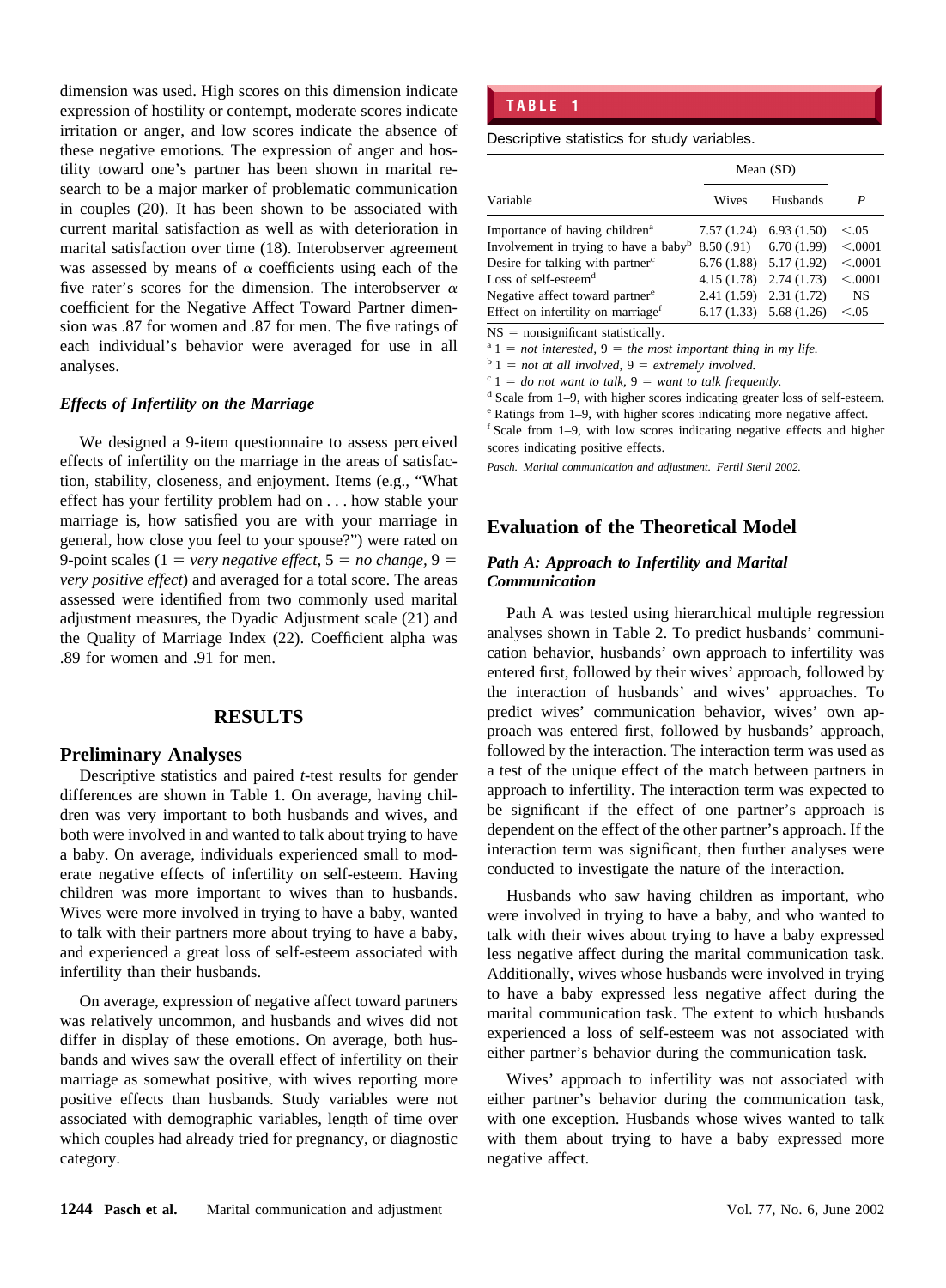## **TABLE 2**

Multiple regression analyses examining the association between approach to infertility and marital communication and adjustment.

| Factors                                 | Husbands        |        |           |                                          |        | Wives            |                 |        |                                          |                 |        |           |
|-----------------------------------------|-----------------|--------|-----------|------------------------------------------|--------|------------------|-----------------|--------|------------------------------------------|-----------------|--------|-----------|
|                                         | Negative affect |        |           | Effect of infertility on the<br>marriage |        | Negative affect  |                 |        | Effect of infertility on the<br>marriage |                 |        |           |
|                                         | Change in $r^2$ | β      | P         | Change in $r^2$                          | β      | $\boldsymbol{P}$ | Change in $r^2$ | β      | P                                        | Change in $r^2$ | β      | P         |
| Importance of having<br>children        |                 |        |           |                                          |        |                  |                 |        |                                          |                 |        |           |
| Wives                                   | .06             | .25    | <b>NS</b> | .00                                      | .01    | <b>NS</b>        | .06             | .24    | <b>NS</b>                                | .02             | $-.14$ | <b>NS</b> |
| Husbands                                | .15             | $-.39$ | .007      | .02                                      | .15    | <b>NS</b>        | .07             | $-.26$ | <b>NS</b>                                | .17             | .41    | .004      |
| Wives $\times$ husbands                 | .02             | $-.16$ | <b>NS</b> | .01                                      | .12    | <b>NS</b>        | .02             | $-.16$ | <b>NS</b>                                | .01             | .12    | <b>NS</b> |
| Involvement in trying<br>to have a baby |                 |        |           |                                          |        |                  |                 |        |                                          |                 |        |           |
| Wives                                   | .01             | .11    | <b>NS</b> | .05                                      | .21    | <b>NS</b>        | .00             | .10    | <b>NS</b>                                | .00             | .01    | <b>NS</b> |
| Husbands                                | .28             | $-.53$ | .0001     | .01                                      | .09    | <b>NS</b>        | .11             | $-.34$ | .02                                      | .12             | .35    | .02       |
| Wives $\times$ husbands                 | .07             | $-.28$ | .03       | .00                                      | .04    | <b>NS</b>        | .00             | .04    | <b>NS</b>                                | .02             | $-.16$ | <b>NS</b> |
| Desire for talking                      |                 |        |           |                                          |        |                  |                 |        |                                          |                 |        |           |
| Wives                                   | .09             | .30    | .03       | .01                                      | .10    | <b>NS</b>        | .00             | .06    | <b>NS</b>                                | .00             | $-.02$ | <b>NS</b> |
| Husbands                                | .10             | $-.31$ | .03       | .04                                      | .21    | <b>NS</b>        | .00             | .00    | <b>NS</b>                                | .09             | .30    | .05       |
| Wives $\times$ husbands                 | .06             | $-.24$ | <b>NS</b> | .00                                      | $-.04$ | <b>NS</b>        | .03             | $-.19$ | <b>NS</b>                                | .07             | .26    | <b>NS</b> |
| Loss of self-esteem                     |                 |        |           |                                          |        |                  |                 |        |                                          |                 |        |           |
| Wives                                   | .01             | .00    | <b>NS</b> | .00                                      | $-.06$ | <b>NS</b>        | .03             | .16    | <b>NS</b>                                | .04             | $-.22$ | <b>NS</b> |
| Husbands                                | .00             | .04    | <b>NS</b> | .18                                      | $-.43$ | .003             | .03             | .17    | <b>NS</b>                                | .02             | $-.14$ | <b>NS</b> |
| Wives $\times$ husbands                 | .04             | $-.20$ | <b>NS</b> | .00                                      | .06    | <b>NS</b>        | .00             | $-.06$ | <b>NS</b>                                | .00             | .01    | <b>NS</b> |

*Pasch. Marital communication and adjustment. Fertil Steril 2002.*

The interaction between husbands' and wives' approach to infertility generally did not have a unique effect on behavior. Only the interaction between husbands' and wives' involvement in trying to have a baby was significant. To investigate the nature of the interaction, we formed four groups based on median splits of husbands' and wives' scores. This analysis showed that husbands expressed more negative affect when they were low in involvement in trying to have a baby and their wives were high, compared with husbands in the other three groups.

## *Path B: Marital Communication and the Effect of Infertility on the Marriage*

Path B was tested using Pearson correlations. The extent to which husbands and wives expressed negative affect during the marital communication task was associated with wives perceiving a more negative effect of infertility on their marriage  $(r = -0.51, P < .0001, r = -0.57, P < .0001,$ respectively). Neither husbands' or wives' expression of negative affect was associated with husbands' perceptions of the effect of infertility problem on the marriage  $(r = -0.12,$  $P = \text{ns}; r = -0.13, P = \text{ns}$ , respectively).

## *Path C: Approach to Infertility and the Effect of Infertility on the Marriage*

Path C was tested using hierarchical multiple regression analyses shown in Table 2. To predict wives' perception of the effect of infertility on the marriage, wives' own approach to infertility was entered first, followed by their husbands' approach, followed by the interaction of husbands' and wives' approaches. To predict husbands' perception of the effect of infertility on the marriage, husbands' own approach was entered first, followed by their wives' approach, followed by the interaction.

Husbands' but not wives' approach to infertility was associated with wives' perception of the effect of infertility on their marriage. Wives perceived a more positive effect to the extent that their husbands saw having children as important, were involved in trying to have a baby, and wanted to talk with their wives about trying to have a baby. The match between husbands and wives in approach to infertility was not associated with wives' perceptions of the effect of infertility on their marriage.

Only one study variable was associated with husbands' perceptions of the effect of infertility on their marriage: husbands whose own self-esteem was affected by infertility perceived a more negative effect of infertility on their marriage.

### *Path A*3*B: The Mediational Model*

According to the mediational model proposed, the approach to infertility would affect the marriage by affecting the quality of marital communication. Using the recommen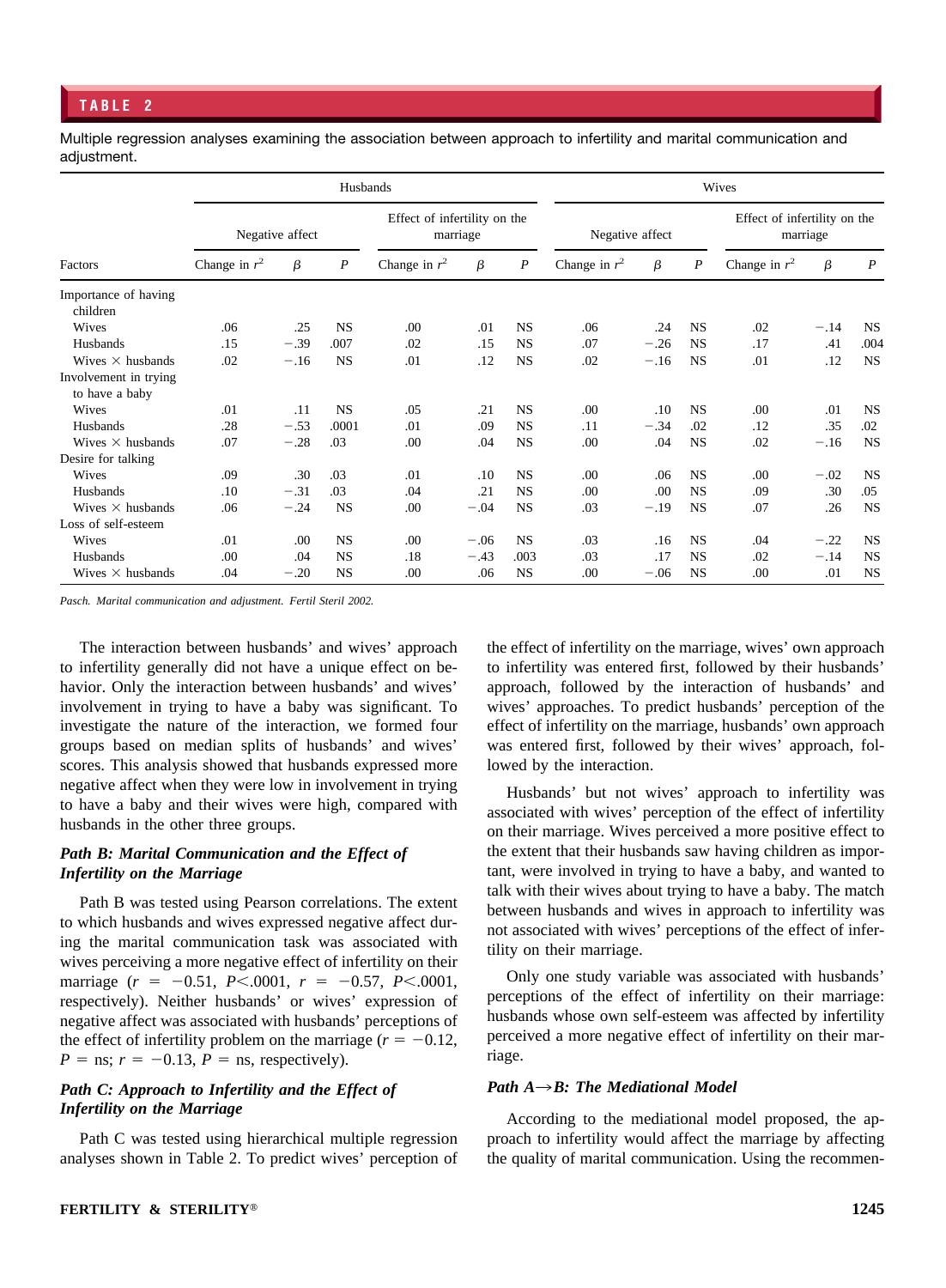dations of Baron and Kenny (23), to test for the mediating effects of marital communication, significant associations must be shown between approach to infertility and marital communication (Path A), marital communication and the effect of infertility on the marriage (Path B), and approach to infertility and the effect of infertility on the marriage (Path C). The final test of the mediational model is to demonstrate that the association between approach to infertility and the effect of infertility on the marriage becomes nonsignificant once the effect of marital communication is controlled.

Following these guidelines, we tested four potential mediational models involving husbands' approach to infertility and wives' perceptions of the effect on infertility on the marriage. First, we found that the association between the importance of having children for husbands and wives' perception of the effect of infertility on the marriage became statistically nonsignificant when husbands' negative affect was controlled for  $(\beta = .26, P = .06)$ . Second, we found that the association between husbands' involvement in trying to have a baby and wives' perception of the effect of infertility on the marriage became statistically nonsignificant when husbands' negative affect was controlled for  $(\beta = .12, )$  $P = .46$ ). Third, we found that the association between husbands' involvement in trying to have a baby and wives' perception of the effect of infertility on the marriage became statistically nonsignificant when wives' negative affect was controlled for  $(\beta = .17, P = .20)$ . Fourth, we found that the association between husbands' desire for talking with their wives and wives' perception of the effect of infertility on the marriage became statistically nonsignificant when husbands' negative affect was controlled for  $(\beta = .16, P = .25)$ .

## **DISCUSSION**

Although it has been previously argued that differences between partners are responsible for conflicts that can erupt in infertile couples, this study is the first to test this hypothesis specifically. On the basis of a theoretical model, we examined how husbands' and wives' approach to infertility are associated with marital communication and with the effects of infertility on marital adjustment.

Consistent with previous research, we found that on average, having children was more important to wives than to husbands, wives were more involved in trying to have a baby, wives wanted to talk with their partner more about trying to have a baby, and wives experienced a greater loss of self-esteem than their partners. We found that how husbands approach infertility was associated with how well couples were able to communicate regarding their fertility problem and with wives' view of how infertility affected the marriage. Consistent with our theoretical model, when husbands saw having children as important, were involved in trying to have a baby, and wanted to talk with their wives about trying to have a baby, they were more positive when

discussing infertility with their wives, and in turn, their wives perceived a more positive effect of infertility on their marriage as a whole. Also, when husbands were involved in trying to have a baby, their wives were more positive when discussing infertility, and in turn, their wives perceived a more positive effect of infertility on their marriage.

In contrast to wives', husbands' perceptions of the effect of infertility on their marriage were only related to how much they thought infertility had affected their own selfesteem. If they felt infertility affected their own self-esteem negatively, they tended to think it affected their marriage negatively. Even though on average wives saw infertility as having a greater effect on their self-esteem than did husbands, this self-esteem effect was not associated with how wives saw infertility affecting their marriage. It is as though for wives, self-esteem effects and marital effects are two different experiences, whereas for husbands, they are closely related.

Although we had hypothesized that the match between partners in approach to infertility would be associated with marital communication and adjustment, our findings suggest that it is husbands' approach to infertility that may play a pivotal role in determining marital outcomes, not wives' approach, and not the match between partners per se. It did appear that the combination of a husband low in involvement and a wife high in involvement was associated with more anger and hostility by husbands, but it was husbands' involvement alone that predicted wives seeing an overall negative effect of infertility on the marriage. Although the match between partners is an intuitively appealing explanation for the development of problems, perhaps a simpler explanation is that couples who exhibit poor communication have husbands who are not very interested or involved in trying to have a baby.

The design we used has important advantages for understanding how women's and men's approaches to infertility are associated with marital communication and marital adjustment. First, by including both members of the couple, we are able to see how the views of both partners contribute to marital functioning. Second, because the researchers were not associated with the medical team, participants could feel free to express marital problems without concern that doing so might affect their treatment. Third, measuring the quality of marital communication using observational methods has clear advantages over self-report methods, because measures of self-reported communication and adjustment share method variance and because spouses are unreliable reporters of events in their relationship (24).

Despite these advantages, the results must be interpreted in light of limitations of this design. The sample size was relatively small, and as a result, the findings must be interpreted with caution and subjected to replication efforts. For example, it is possible that we would have found differences due to infertility diagnosis with a larger sample. Participants